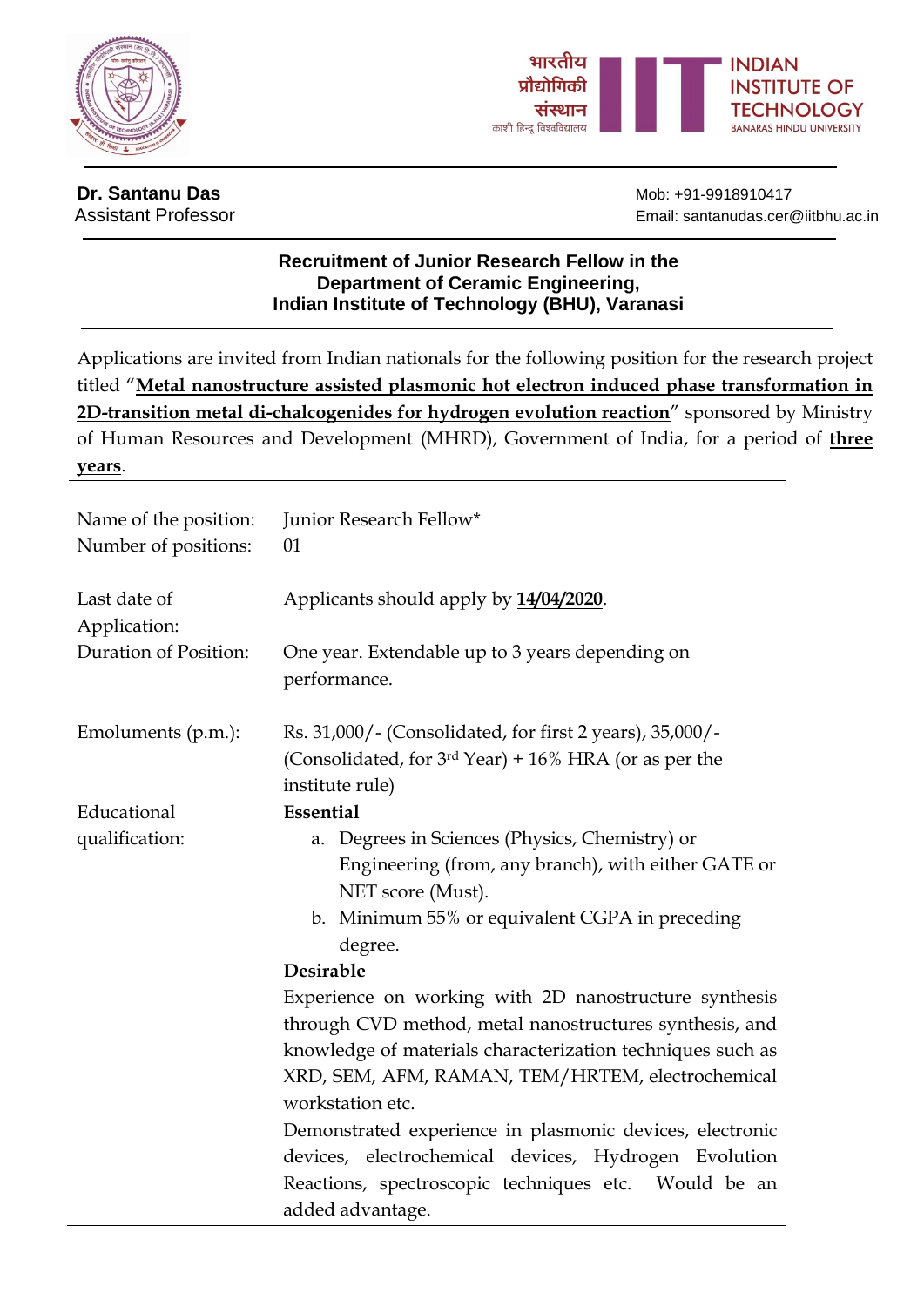# \***Note: Candidates interested for pursue Ph.D. while working as a JRF will be preferred.**

The candidate will primarily work on "**Metal nanostructure assisted plasmonic hot electron induced phase transformation in 2D-transition metal di-chalcogenides for hydrogen evolution reaction**" under the supervision of Dr. Santanu Das; please see the research interests and recent research activities and other details at Dr. Das's research group websites

 <https://iitbhu.ac.in/dept/cer/people/santanudascer> <http://drsantanudas.com/research.html>

### **General Terms and Conditions:**

- 1. The position is purely temporary and is coterminous with the project.
- 2. The PI has the discretion to restrict the number of candidates to be called for interview to a reasonable limit on the basis of qualifications and experience higher than the minimum prescribed in the advertisement.
- 3. Only shortlisted candidates will be communicated to appear in the interview and no other communications in this regard will be entertained.
- 4. The candidate, when selected, is expected to join immediately.
- 5. No TA/DA will be paid for attending the interview.

**Interested candidates should send their hard copy application in the attached application format to the Principal Investigator in the following address by 14.04.2020:**

**To, Dr. Santanu Das, Assistant Professor, Room No: CR-215, Department of Ceramic Engineering Indian Institute of Technology (BHU) Varanasi 221005 (U.P.) INDIA**

Interested Applicants can also sent their applications and scanned copies of certificates and documents by email to the principal Investigator at: [santanudas.cer@iitbhu.ac.in](mailto:santanudas.cer@iitbhu.ac.in)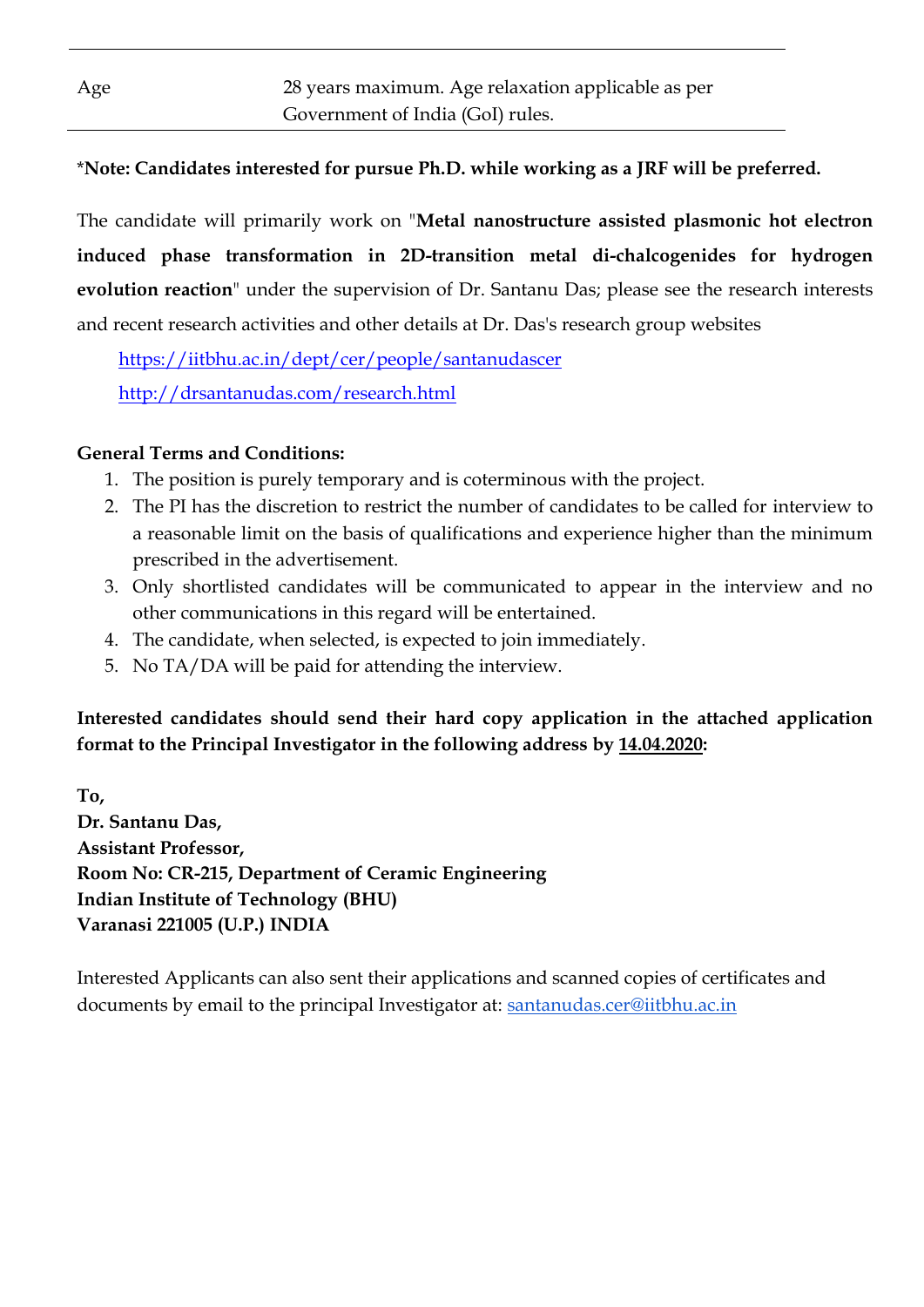#### **APPLICATION FOR JRF POSITION in the Department of Ceramic Engineering, IIT (BHU), Varanasi, 221005, UP India.**

- 1. Full Name: PHOTO
- 2. Date of Birth:
- 3. Sex: M/F 4. Category: GEN/SC/ST/OBC
- 5. Marital Status: Y/N
- 

6. Nationality: 7. Physically handicapped: Y / N

- 8. Names of Father and Mother:
- 9. Address of Correspondence (including phone No):
- 10. E-mail Address:

11. Academic Record: (a) GATE/CSIR/UGC National Exam Qualification details with Percent marks/Rank, year of qualifying etc:

(b) Qualifying Degree (starting from High School or equivalent):

| Examination<br>with<br>Specialization | Name of School,<br>College,<br>University/Institute,<br>with city and state | Year of<br>passing | Subjects | Percentage of<br>marks/GPA<br>obtained | Distinction/Di<br>vision |
|---------------------------------------|-----------------------------------------------------------------------------|--------------------|----------|----------------------------------------|--------------------------|
|                                       |                                                                             |                    |          |                                        |                          |
|                                       |                                                                             |                    |          |                                        |                          |
|                                       |                                                                             |                    |          |                                        |                          |

12. Details of the project carried out (if any) with duration, place of work, area worked on, mentor/guide's name, description of the project and contribution to the project (in not more than 5 sentences), and publication details (if any):

13. Working experience (if any):

- 14. Whether currently employed:
- 15. Time required to join this position:

16. Names and addresses of one referee along with phone number and e-mailaddress:

**Declaration:** I hereby declare that I have carefully read and understood the instructions and particulars on this application and that all entries in this form as well as in the attached sheets are true to the best of my knowledge and belief.